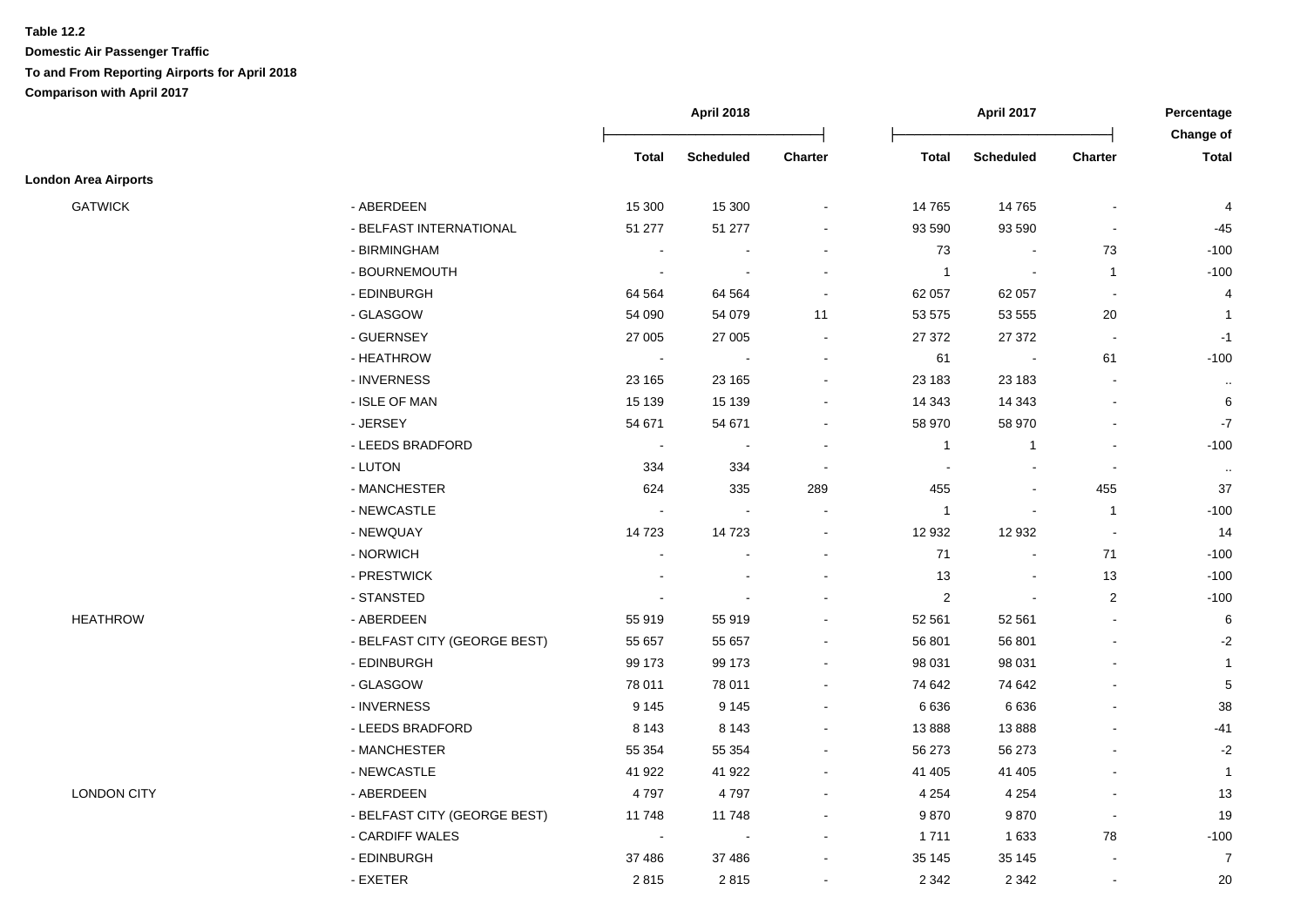|                                   |                               | <b>April 2018</b> |                  |                | <b>April 2017</b>        |                  |                | Percentage                |
|-----------------------------------|-------------------------------|-------------------|------------------|----------------|--------------------------|------------------|----------------|---------------------------|
|                                   |                               | <b>Total</b>      | <b>Scheduled</b> | <b>Charter</b> | Total                    | <b>Scheduled</b> | <b>Charter</b> | Change of<br><b>Total</b> |
|                                   |                               |                   |                  |                |                          | 17 179           |                |                           |
| <b>LONDON CITY</b>                | - GLASGOW                     | 17895             | 17895            | $\blacksquare$ | 17 179                   |                  |                | $\overline{\mathbf{4}}$   |
|                                   | - GUERNSEY                    | $\blacksquare$    |                  |                | 2 1 4 7                  | 2 1 4 7          |                | $-100$                    |
|                                   | - ISLE OF MAN                 | 4559              | 4 5 5 9          | $\blacksquare$ | 4 2 1 4                  | 4 2 1 4          |                | $\bf 8$                   |
|                                   | - JERSEY                      | 2555              | 2 5 5 5          | $\blacksquare$ | 2716                     | 2716             |                | -6                        |
|                                   | - MANCHESTER                  | 265               | 265              |                | $\sim$                   |                  |                | $\cdot$ .                 |
| <b>LUTON</b>                      | - ABERDEEN                    | 6492              | 6492             |                | 6660                     | 6660             |                | $-3$                      |
|                                   | - BELFAST INTERNATIONAL       | 29 349            | 29 34 9          |                | 28 6 23                  | 28 6 23          |                | $\ensuremath{\mathsf{3}}$ |
|                                   | - EDINBURGH                   | 25 790            | 25 790           |                | 24 3 69                  | 24 3 69          |                | $\,6$                     |
|                                   | - GLASGOW                     | 19 9 86           | 19 986           |                | 18794                    | 18 4 24          | 370            | $\,6$                     |
|                                   | - INVERNESS                   | 14721             | 14 721           |                | 13 4 38                  | 13 4 38          |                | 10                        |
|                                   | - ISLE OF MAN                 | 3 0 5 4           | 3 0 5 4          | $\blacksquare$ | 2442                     | 2 4 4 2          |                | 25                        |
|                                   | - JERSEY                      | 5619              | 5619             |                | 5 1 1 5                  | 5 1 1 5          |                | 10                        |
|                                   | - MANCHESTER                  | 177               | 177              | $\blacksquare$ | $\blacksquare$           |                  |                | $\ldots$                  |
| SOUTHEND                          | - GLASGOW                     | 4 2 2 6           | 4 2 2 6          |                | $\sim$                   |                  |                | $\cdot$ .                 |
|                                   | - JERSEY                      | 2025              | 2 0 2 5          |                | 1 1 3 1                  | 1 1 3 1          |                | 79                        |
|                                   | - MANCHESTER                  | 4576              | 4576             |                | $\sim$                   |                  |                | $\cdot$ .                 |
| <b>STANSTED</b>                   | - BELFAST INTERNATIONAL       | 59 181            | 59 181           |                | 32 197                   | 32 197           |                | 84                        |
|                                   | - CITY OF DERRY (EGLINTON)    | 4 0 9 8           | 4 0 9 8          | $\sim$         | $\sim$                   |                  |                | $\cdot$ .                 |
|                                   | - DUNDEE                      | 1590              | 1590             | $\sim$         | 1924                     | 1924             |                | $-17$                     |
|                                   | - EDINBURGH                   | 65918             | 65 918           | $\sim$         | 66 161                   | 66 161           |                | $\cdot$ .                 |
|                                   | - GLASGOW                     | 48 4 95           | 48 495           | $\blacksquare$ | 49 130                   | 49 130           |                | $-1$                      |
|                                   | - GUERNSEY                    | 2 1 2 3           | 2 1 2 3          | $\sim$         | 2 2 9 5                  | 2 2 9 5          |                | $-7$                      |
|                                   | - NEWQUAY                     | $\sim$            |                  | $\sim$         | 2643                     | 2643             |                | $-100$                    |
| <b>Total London Area Airports</b> |                               | 1 103 756         | 1 103 456        | 300            | 1 096 202                | 1 095 057        | 1 1 4 5        | $\mathbf{1}$              |
| <b>Other Reporting Airports</b>   |                               |                   |                  |                |                          |                  |                |                           |
| ABERDEEN                          | - BELFAST CITY (GEORGE BEST)  | 3663              | 3663             | $\sim$         | 3685                     | 3685             |                | $-1$                      |
|                                   | - BIRMINGHAM                  | 9 0 9 6           | 9 0 9 6          | $\blacksquare$ | 11 307                   | 11 307           |                | $-20$                     |
|                                   | - BRISTOL                     | 979               | 979              | $\sim$         | 1 2 1 7                  | 1 2 1 7          |                | $-20$                     |
|                                   | - CARDIFF WALES               | 758               | 758              | $\blacksquare$ | 681                      | 681              |                | 11                        |
|                                   | - DONCASTER SHEFFIELD         | 15                | 15               | $\sim$         | $\sim$                   |                  |                | $\cdot$ .                 |
|                                   | - DURHAM TEES VALLEY          | 1880              | 1812             | 68             | 1 3 4 2                  | 1 3 4 2          |                | 40                        |
|                                   | - EAST MIDLANDS INTERNATIONAL | 22                | 22               | $\blacksquare$ | $\overline{\phantom{a}}$ |                  |                | $\cdot$ .                 |
|                                   | - HUMBERSIDE                  | 1853              | 1853             | $\blacksquare$ | 1767                     | 1767             |                | $\mathbf 5$               |
|                                   |                               |                   |                  |                |                          |                  |                |                           |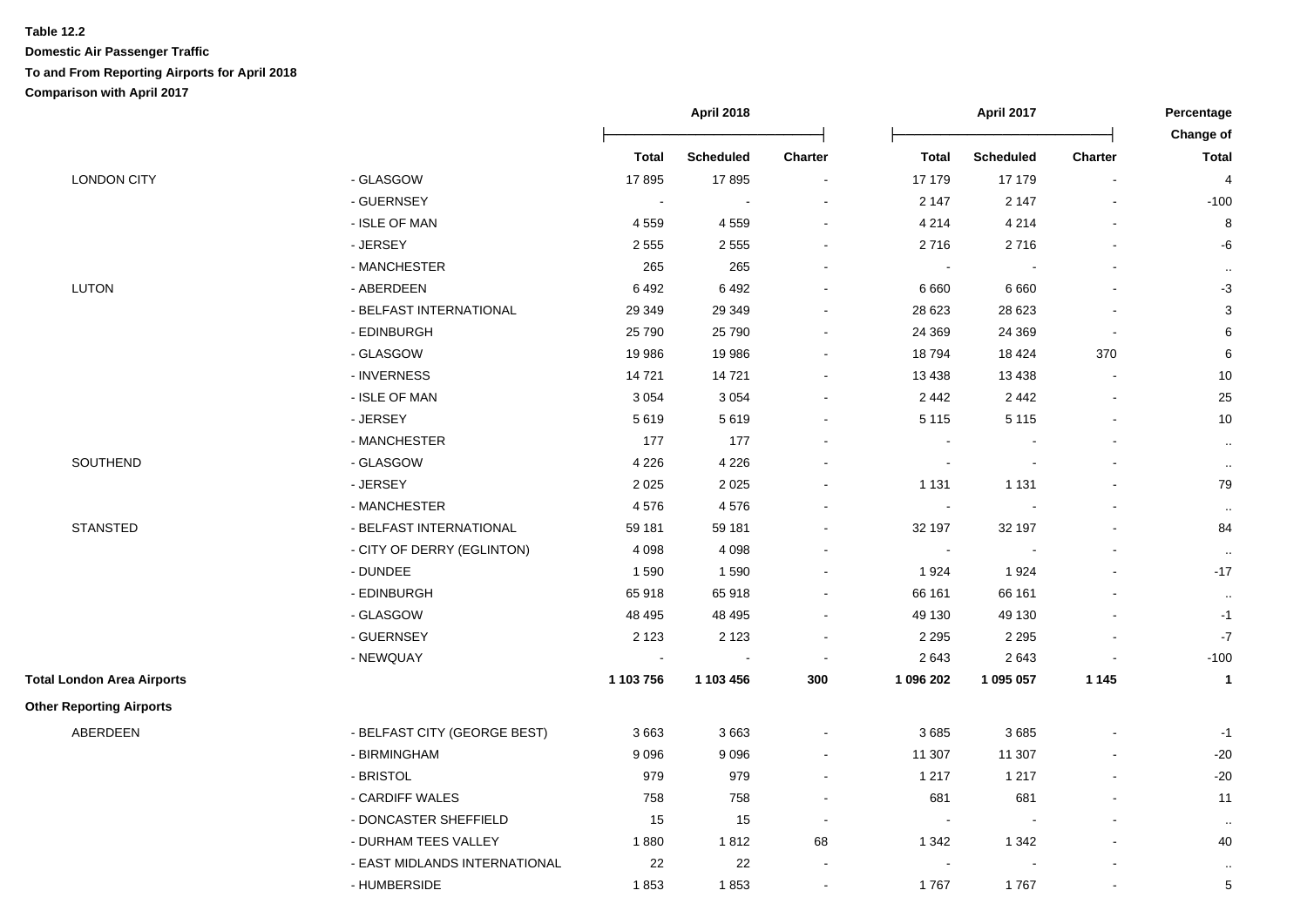|                                   |                               | April 2018   |                  |                | April 2017   |                  |                | Percentage<br><b>Change of</b> |
|-----------------------------------|-------------------------------|--------------|------------------|----------------|--------------|------------------|----------------|--------------------------------|
|                                   |                               | <b>Total</b> | <b>Scheduled</b> | <b>Charter</b> | <b>Total</b> | <b>Scheduled</b> | Charter        | <b>Total</b>                   |
| ABERDEEN                          | - JERSEY                      | $\sim$       | $\blacksquare$   |                | 49           | 49               | $\blacksquare$ | $-100$                         |
|                                   | - KIRKWALL                    | 4751         | 4751             |                | 3875         | 3875             |                | 23                             |
|                                   | - LEEDS BRADFORD              | 370          | 370              |                | 384          | 384              |                | $-4$                           |
|                                   | - MANCHESTER                  | 18 207       | 18 207           |                | 17 0 28      | 17 0 28          |                | $\overline{7}$                 |
|                                   | - NEWCASTLE                   | 936          | 936              |                | 986          | 986              |                | $-5$                           |
|                                   | - NORWICH                     | 3585         | 3 5 8 5          |                | 3 2 5 0      | 3 2 5 0          |                | $10$                           |
|                                   | - SCATSTA                     | 8565         | $\sim$           | 8565           | 7582         | $\blacksquare$   | 7582           | 13                             |
|                                   | - SOUTHAMPTON                 | 1 2 7 5      | 1 2 7 5          |                | 598          | 598              |                | 113                            |
|                                   | - STORNOWAY                   | 738          | 738              |                | 371          | 371              |                | 99                             |
|                                   | - SUMBURGH                    | 13 208       | 7994             | 5 2 1 4        | 10 969       | 8911             | 2058           | 20                             |
|                                   | - WICK JOHN O GROATS          | 658          | 658              |                | 494          | 494              |                | 33                             |
| ALDERNEY                          | - GUERNSEY                    | 2 4 3 0      | 2 4 3 0          |                | 2672         | 2672             |                | -9                             |
|                                   | - SOUTHAMPTON                 | 1666         | 1666             |                | 1957         | 1957             |                | $-15$                          |
| ANGLESEY (VALLEY)                 | - CARDIFF WALES               | 1 2 9 9      | 1 2 9 9          |                | 845          | 845              |                | 54                             |
| BARRA                             | - GLASGOW                     | 1 4 0 2      | 1 4 0 2          |                | 1 3 3 8      | 1 3 3 8          |                | 5                              |
| <b>BELFAST CITY (GEORGE BEST)</b> | - BIRMINGHAM                  | 24 29 5      | 24 29 5          |                | 22 2 9 5     | 22 2 95          |                | 9                              |
|                                   | - CARDIFF WALES               | 5944         | 5944             |                | 3883         | 3883             |                | 53                             |
|                                   | - EAST MIDLANDS INTERNATIONAL | 13 0 95      | 13 095           |                | 12 845       | 12 8 45          |                | $\overline{2}$                 |
|                                   | - EDINBURGH                   | 12 3 75      | 12 318           | 57             | 14 695       | 14 6 95          |                | $-16$                          |
|                                   | - EXETER                      | 3 3 9 6      | 3 3 9 6          |                | 3504         | 3504             |                | $-3$                           |
|                                   | - GLASGOW                     | 11 925       | 11 925           |                | 13 3 4 7     | 13 3 4 7         |                | $-11$                          |
|                                   | - INVERNESS                   | 3 3 5 5      | 3 3 5 5          |                | 3 2 0 2      | 3 2 0 2          |                | $\mathbf 5$                    |
|                                   | - ISLE OF MAN                 | 679          | 679              |                | 697          | 697              |                | $-3$                           |
|                                   | - LEEDS BRADFORD              | 14 2 29      | 14 2 29          |                | 13 3 9 7     | 13 3 9 7         |                | 6                              |
|                                   | - LIVERPOOL (JOHN LENNON)     | 3 1 9 7      | 3 1 9 7          |                | 3523         | 3523             |                | -9                             |
|                                   | - MANCHESTER                  | 24 20 2      | 24 202           |                | 24 5 31      | 24 5 31          |                | $-1$                           |
|                                   | - NEWCASTLE                   | 590          | 590              |                |              |                  |                | $\sim$                         |
|                                   | - NEWQUAY                     |              |                  |                | 325          | 325              |                | $-100$                         |
|                                   | - SOUTHAMPTON                 | 10763        | 10 763           |                | 10 045       | 10 045           |                | $\overline{7}$                 |
| BELFAST INTERNATIONAL             | - BIRMINGHAM                  | 19648        | 19 648           |                | 21 900       | 21 900           |                | $-10$                          |
|                                   | - BRISTOL                     | 21 018       | 21 018           |                | 22 004       | 22 004           | $\blacksquare$ | $-4$                           |
|                                   | - CARDIFF WALES               |              |                  |                | 84           |                  | 84             | $-100$                         |
|                                   | - EDINBURGH                   | 28 4 68      | 28 4 68          |                | 23792        | 23792            |                | 20                             |
|                                   |                               |              |                  |                |              |                  |                |                                |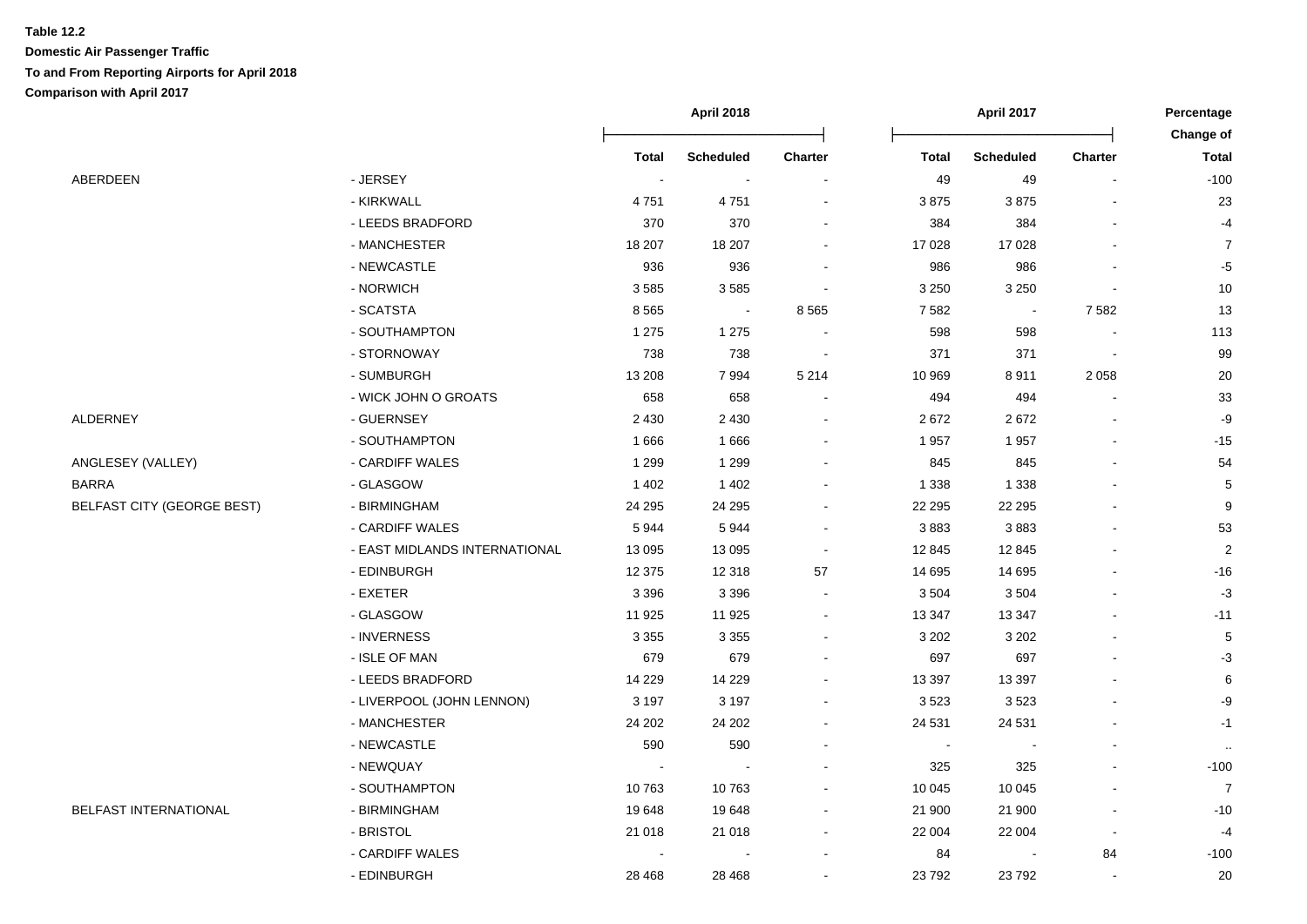|                              |                               | <b>April 2018</b> |                  |         | <b>April 2017</b> |                  |                | Percentage     |
|------------------------------|-------------------------------|-------------------|------------------|---------|-------------------|------------------|----------------|----------------|
|                              |                               |                   |                  |         |                   |                  |                | Change of      |
|                              |                               | <b>Total</b>      | <b>Scheduled</b> | Charter | <b>Total</b>      | <b>Scheduled</b> | Charter        | <b>Total</b>   |
| <b>BELFAST INTERNATIONAL</b> | - GLASGOW                     | 23798             | 23 798           |         | 26 4 45           | 26 4 45          |                | $-10$          |
|                              | - JERSEY                      | 2 0 2 7           | 2 0 2 7          |         | 2449              | 2 4 4 9          |                | $-17$          |
|                              | - LIVERPOOL (JOHN LENNON)     | 42 553            | 42 553           |         | 44 062            | 44 062           |                | $-3$           |
|                              | - MANCHESTER                  | 28 936            | 28 936           |         | 24 131            | 24 131           |                | 20             |
|                              | - NEWCASTLE                   | 22793             | 22 793           |         | 23 6 24           | 23 6 24          |                | $-4$           |
| BENBECULA                    | - GLASGOW                     | 2 1 8 6           | 2 1 8 6          |         | 2 1 9 6           | 2 1 9 6          |                | $\cdot$ .      |
|                              | - INVERNESS                   |                   |                  |         | 20                | 20               |                | $-100$         |
|                              | - MANCHESTER                  |                   |                  |         | 77                | 77               |                | $-100$         |
|                              | - STORNOWAY                   | 535               | 535              |         | 572               | 572              |                | -6             |
| BIGGIN HILL                  | - EAST MIDLANDS INTERNATIONAL | 39                |                  | 39      |                   |                  |                | $\cdot$ .      |
| <b>BIRMINGHAM</b>            | - BRISTOL                     | 33                | 33               |         |                   |                  |                | $\cdot$ .      |
|                              | - EDINBURGH                   | 21 487            | 21 487           |         | 20 090            | 20 090           |                | $\overline{7}$ |
|                              | - GLASGOW                     | 19689             | 19 689           |         | 16 442            | 16 442           |                | $20\,$         |
|                              | - GUERNSEY                    | 1896              | 1896             |         | 2687              | 2687             |                | $-29$          |
|                              | - INVERNESS                   | 3666              | 3 6 6 6          |         | 3628              | 3628             |                | $\mathbf{1}$   |
|                              | - ISLE OF MAN                 | 3 1 9 3           | 3 1 9 3          |         | 3795              | 3795             |                | $-16$          |
|                              | - JERSEY                      | 6629              | 6 6 2 9          |         | 5924              | 5924             |                | 12             |
|                              | - MANCHESTER                  |                   |                  |         | 44                | 44               |                | $-100$         |
|                              | - NEWQUAY                     | 2 2 0 4           | 2 2 0 4          |         | 2768              | 2768             |                | $-20$          |
| BOURNEMOUTH                  | - DURHAM TEES VALLEY          |                   |                  |         | 76                |                  | 76             | $-100$         |
|                              | - GUERNSEY                    | 122               |                  | 122     |                   |                  | $\blacksquare$ | $\cdot\cdot$   |
|                              | - LIVERPOOL (JOHN LENNON)     | 84                |                  | 84      | 89                |                  | 89             | -6             |
|                              | - NEWCASTLE                   |                   |                  |         | 85                |                  | 85             | $-100$         |
| BRISTOL                      | - CARDIFF WALES               | 127               | 127              |         |                   |                  | $\sim$         | $\cdot$ .      |
|                              | - DURHAM TEES VALLEY          | 85                |                  | 85      |                   |                  |                | $\cdot$ .      |
|                              | - EDINBURGH                   | 33 344            | 33 344           |         | 31745             | 31 7 45          |                | $\,$ 5 $\,$    |
|                              | - GLASGOW                     | 25 348            | 25 348           |         | 25 167            | 25 167           |                | $\mathbf{1}$   |
|                              | - GUERNSEY                    | 2 3 3 8           | 2 3 3 8          | $\sim$  | 2 1 6 7           | 2 1 6 7          |                | $\bf 8$        |
|                              | - HAWARDEN                    | 176               | $\sim$           | 176     | 305               |                  | 305            | -42            |
|                              | - HUMBERSIDE                  | 59                | $\sim$           | 59      |                   |                  |                |                |
|                              | - INVERNESS                   | 8817              | 8817             |         | 9 2 8 4           | 9 2 8 4          |                | $-5$           |
|                              | - ISLE OF MAN                 | 2 1 0 8           | 2 1 0 8          |         | 2518              | 2518             |                | $-16$          |
|                              | - JERSEY                      | 1899              | 1899             |         | 2 1 1 9           | 2 1 1 9          |                | $-10$          |
|                              |                               |                   |                  |         |                   |                  |                |                |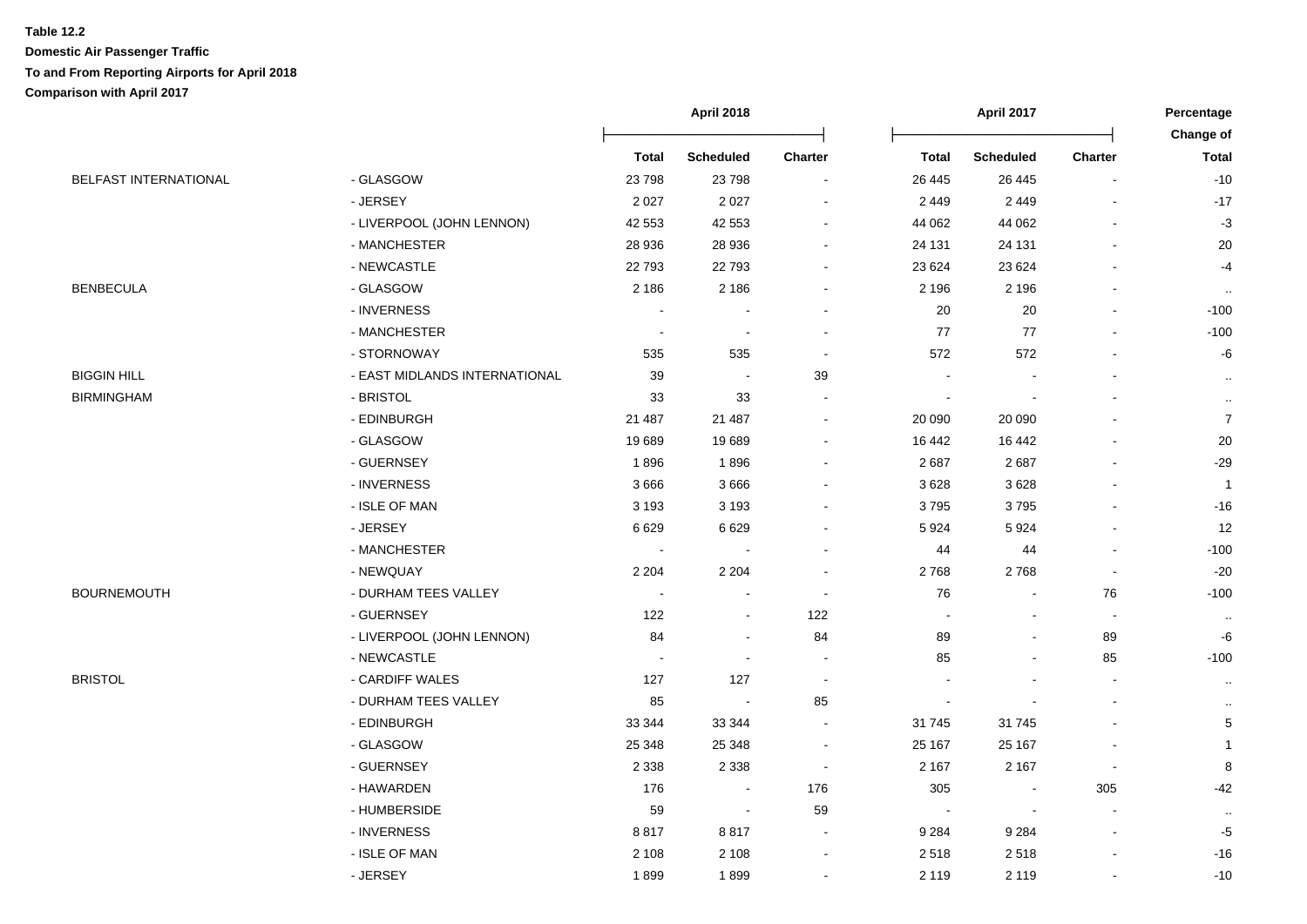|                             |                           | <b>April 2018</b> |                  |                          | <b>April 2017</b> |                      |                          | Percentage                |
|-----------------------------|---------------------------|-------------------|------------------|--------------------------|-------------------|----------------------|--------------------------|---------------------------|
|                             |                           | <b>Total</b>      | <b>Scheduled</b> | <b>Charter</b>           | <b>Total</b>      | <b>Scheduled</b>     | <b>Charter</b>           | Change of<br><b>Total</b> |
| <b>BRISTOL</b>              | - NEWCASTLE               | 16 531            | 16 531           | $\overline{\phantom{a}}$ | 12 638            | 12 638               | $\blacksquare$           | 31                        |
|                             | - NEWQUAY                 | $\sim$            | $\sim$           |                          | $\overline{c}$    | $\sqrt{2}$           |                          | $-100$                    |
| CAMBRIDGE                   | - MANCHESTER              | 120               | 120              | $\blacksquare$           |                   | $\overline{a}$       |                          |                           |
| CAMPBELTOWN                 | - GLASGOW                 | 639               | 639              | $\sim$                   | 657               | 657                  |                          | $\sim$<br>$-3$            |
|                             | $-$ TIREE                 | $\,6$             | 6                | $\overline{\phantom{a}}$ |                   |                      |                          |                           |
| <b>CARDIFF WALES</b>        | - DONCASTER SHEFFIELD     | 67                |                  | 67                       |                   |                      | $\overline{\phantom{a}}$ | $\cdot$ .                 |
|                             | - DURHAM TEES VALLEY      |                   | $\blacksquare$   | $\overline{\phantom{a}}$ | 80                | $\ddot{\phantom{a}}$ | 80                       | $\sim$<br>$-100$          |
|                             | - EDINBURGH               | 9819              | 9737             | 82                       | 8 2 6 3           | 8 2 6 3              | $\blacksquare$           | 19                        |
|                             | - FARNBOROUGH             | 41                |                  | 41                       |                   |                      |                          |                           |
|                             | - GLASGOW                 | 2 4 6 3           | 2 4 6 1          | $\overline{c}$           | 2096              | 2096                 |                          | $\sim$<br>18              |
|                             | - HUMBERSIDE              | 77                | $\sim$           | 77                       |                   |                      |                          |                           |
|                             | - JERSEY                  | 1767              | 1767             | $\blacksquare$           | 1569              | 1569                 |                          | $\ddotsc$<br>13           |
|                             | - LEEDS BRADFORD          | 3                 | 3                | $\sim$                   |                   |                      | $\blacksquare$           |                           |
|                             | - LIVERPOOL (JOHN LENNON) | 81                | $\blacksquare$   | 81                       |                   | $\blacksquare$       | $\blacksquare$           | $\cdot$ .                 |
|                             | - MANCHESTER              | 79                | $\blacksquare$   | 79                       | 82                | $\blacksquare$       | 82                       | $\cdot$ .<br>$-4$         |
|                             | - NEWCASTLE               | 1 0 3 2           | 1 0 3 2          | $\sim$                   | 1 0 9 4           | 1 0 3 8              | 56                       | -6                        |
|                             | - NORWICH                 | 85                | $\sim$           | 85                       | $\overline{a}$    | $\overline{a}$       |                          |                           |
| CITY OF DERRY (EGLINTON)    | - GLASGOW                 | 6954              | 6954             |                          | 7552              | 7 5 5 2              |                          | $\cdot$ .<br>-8           |
|                             | - LIVERPOOL (JOHN LENNON) | 3916              | 3916             | ÷,                       | 3016              | 3016                 |                          | 30                        |
| <b>COLL</b>                 | - TIREE                   | 22                | 22               |                          |                   |                      |                          | $\cdot$ .                 |
| COLONSAY                    | - ISLAY                   | 51                | 51               |                          |                   |                      |                          | $\cdot$ .                 |
| COTSWOLD APT - KEMBLE       | - MANCHESTER              | 320               | 320              |                          |                   |                      |                          | $\ddotsc$                 |
| CUMBERNAULD                 | - LERWICK (TINGWALL)      | $\mathbf{1}$      | $\mathbf{1}$     |                          |                   |                      |                          | $\ddotsc$                 |
| DONCASTER SHEFFIELD         | - JERSEY                  | 3681              | 3681             | $\overline{\phantom{a}}$ | 3716              | 3716                 |                          | $-1$                      |
|                             | - SOUTHAMPTON             | 3                 | 3                | $\overline{\phantom{a}}$ | 77                | 77                   |                          | $-96$                     |
| DURHAM TEES VALLEY          | - HUMBERSIDE              | 5                 | 5                | $\overline{a}$           | 49                | 49                   |                          | $-90$                     |
|                             | - SOUTHAMPTON             | 9                 | 9                |                          | $\sim$            | L,                   |                          | $\sim$                    |
| EAST MIDLANDS INTERNATIONAL | - EDINBURGH               | 8 0 5 0           | 8 0 5 0          | $\blacksquare$           | 7 3 0 5           | 7 3 0 5              |                          | 10                        |
|                             | - GLASGOW                 | 8 2 0 1           | 8 2 0 1          | $\sim$                   | 7492              | 7492                 |                          | 9                         |
|                             | - GUERNSEY                | 1561              | 1 5 6 1          | $\sim$                   | 2 3 1 3           | 2 3 1 3              |                          | $-33$                     |
|                             | - JERSEY                  | 2831              | 2 8 3 1          |                          | 2953              | 2953                 |                          | $-4$                      |
|                             | - MANCHESTER              | 142               | 142              |                          |                   |                      |                          | $\sim$                    |
|                             | - NEWCASTLE               | 99                | 70               | 29                       | 16                | 16                   |                          | 519                       |
|                             |                           |                   |                  |                          |                   |                      |                          |                           |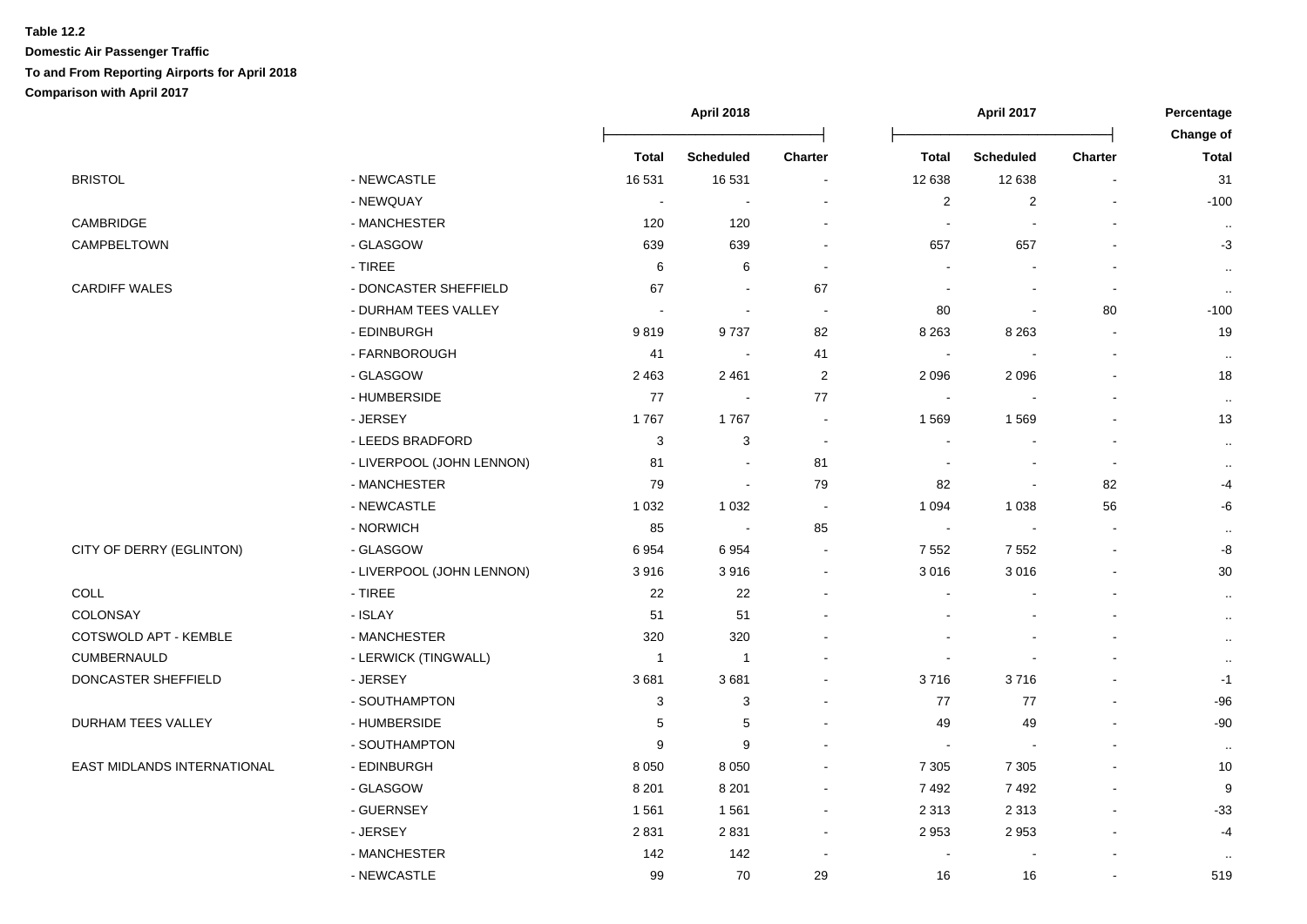|                  |                              | <b>April 2018</b>        |                  |         |                          | <b>April 2017</b> |                |                    |
|------------------|------------------------------|--------------------------|------------------|---------|--------------------------|-------------------|----------------|--------------------|
|                  |                              | <b>Total</b>             | <b>Scheduled</b> | Charter | <b>Total</b>             | <b>Scheduled</b>  | Charter        | Change of<br>Total |
| EDAY             | - KIRKWALL                   | 34                       | 34               |         | 22                       | 22                | $\blacksquare$ | 55                 |
| <b>EDINBURGH</b> | - EXETER                     | 4 1 3 7                  | 4 1 3 7          |         | 4 0 6 9                  | 4 0 6 9           |                | $\overline{c}$     |
|                  | - GLASGOW                    | $\overline{\phantom{a}}$ |                  |         | 58                       | 58                |                | $-100$             |
|                  | - ISLE OF MAN                | 357                      | 357              |         |                          |                   |                | $\cdot$ .          |
|                  | - JERSEY                     | 2 0 3 2                  | 2 0 3 2          |         |                          |                   |                | $\cdot$ .          |
|                  | - KIRKWALL                   | 3946                     | 3 9 4 6          |         | 3927                     | 3 9 2 7           |                | $\cdot$ .          |
|                  | - MANCHESTER                 | 9570                     | 9570             |         | 10 181                   | 10 181            |                | -6                 |
|                  | - NORWICH                    | 2739                     | 2739             |         | 2 4 4 4                  | 2 4 4 4           |                | 12                 |
|                  | - SOUTHAMPTON                | 14 2 32                  | 14 232           |         | 17018                    | 17018             |                | $-16$              |
|                  | - STORNOWAY                  | 1 4 2 2                  | 1 4 2 2          |         | 1464                     | 1 4 6 4           |                | $-3$               |
|                  | - SUMBURGH                   | 3801                     | 3801             |         | 3895                     | 3895              |                | $-2$               |
|                  | - WICK JOHN O GROATS         | 727                      | 727              |         | 848                      | 848               |                | $-14$              |
| <b>EXETER</b>    | - GLASGOW                    | 3741                     | 3741             |         | 3707                     | 3707              |                | $\overline{1}$     |
|                  | - GUERNSEY                   | 2 2 9 6                  | 2 2 9 6          |         | 2 5 5 2                  | 2 5 5 2           |                | $-10$              |
|                  | - ISLES OF SCILLY (ST.MARYS) | 1 4 0 1                  | 1 4 0 1          |         | 1632                     | 1 6 3 2           |                | $-14$              |
|                  | - JERSEY                     | 3509                     | 3 5 0 9          |         | 3778                     | 3778              |                | $-7$               |
|                  | - MANCHESTER                 | 9646                     | 9646             |         | 11 078                   | 11 078            |                | $-13$              |
|                  | - NEWCASTLE                  | 4 0 4 0                  | 4 0 4 0          |         | 3953                     | 3 9 5 3           |                | $\overline{c}$     |
|                  | - NORWICH                    | 2 2 7 2                  | 2 2 7 2          |         | 2 0 3 2                  | 2 0 3 2           |                | $12$               |
| <b>FAIR ISLE</b> | - LERWICK (TINGWALL)         | 252                      | 252              |         | 173                      | 173               |                | 46                 |
| FARNBOROUGH      | - LIVERPOOL (JOHN LENNON)    | $\overline{\phantom{a}}$ |                  |         | 80                       | $\blacksquare$    | 80             | $-100$             |
|                  | - MANCHESTER                 | 39                       | $\blacksquare$   | 39      | $\blacksquare$           | $\blacksquare$    | $\blacksquare$ | $\sim$             |
|                  | - NORWICH                    |                          |                  |         | 32                       | 32                | $\overline{a}$ | $-100$             |
| FOULA            | - LERWICK (TINGWALL)         | 84                       | 84               |         | 76                       | 76                |                | 11                 |
| GLASGOW          | - INVERNESS                  | 55                       | 55               |         | $\blacksquare$           |                   |                | $\sim$             |
|                  | - ISLAY                      | 2 9 6 5                  | 2 9 6 5          |         | 2672                     | 2672              |                | 11                 |
|                  | - ISLE OF MAN                | 456                      | 456              |         | $\overline{\phantom{a}}$ | $\blacksquare$    |                | $\sim$             |
|                  | - JERSEY                     | 4672                     | 4 6 7 2          |         | 5 0 8 5                  | 5 0 8 5           |                | -8                 |
|                  | - KIRKWALL                   | 1764                     | 1764             |         | 1717                     | 1717              |                | 3                  |
|                  | - LEEDS BRADFORD             |                          |                  |         | 770                      | 770               |                | $-100$             |
|                  | - MANCHESTER                 | 5 3 7 8                  | 5 3 2 3          | 55      | 3650                     | 3650              |                | 47                 |
|                  | - SOUTHAMPTON                | 15 270                   | 15 270           |         | 15 903                   | 15 903            |                | $-4$               |
|                  | - STORNOWAY                  | 5899                     | 5899             |         | 6011                     | 6011              |                | $-2$               |
|                  |                              |                          |                  |         |                          |                   |                |                    |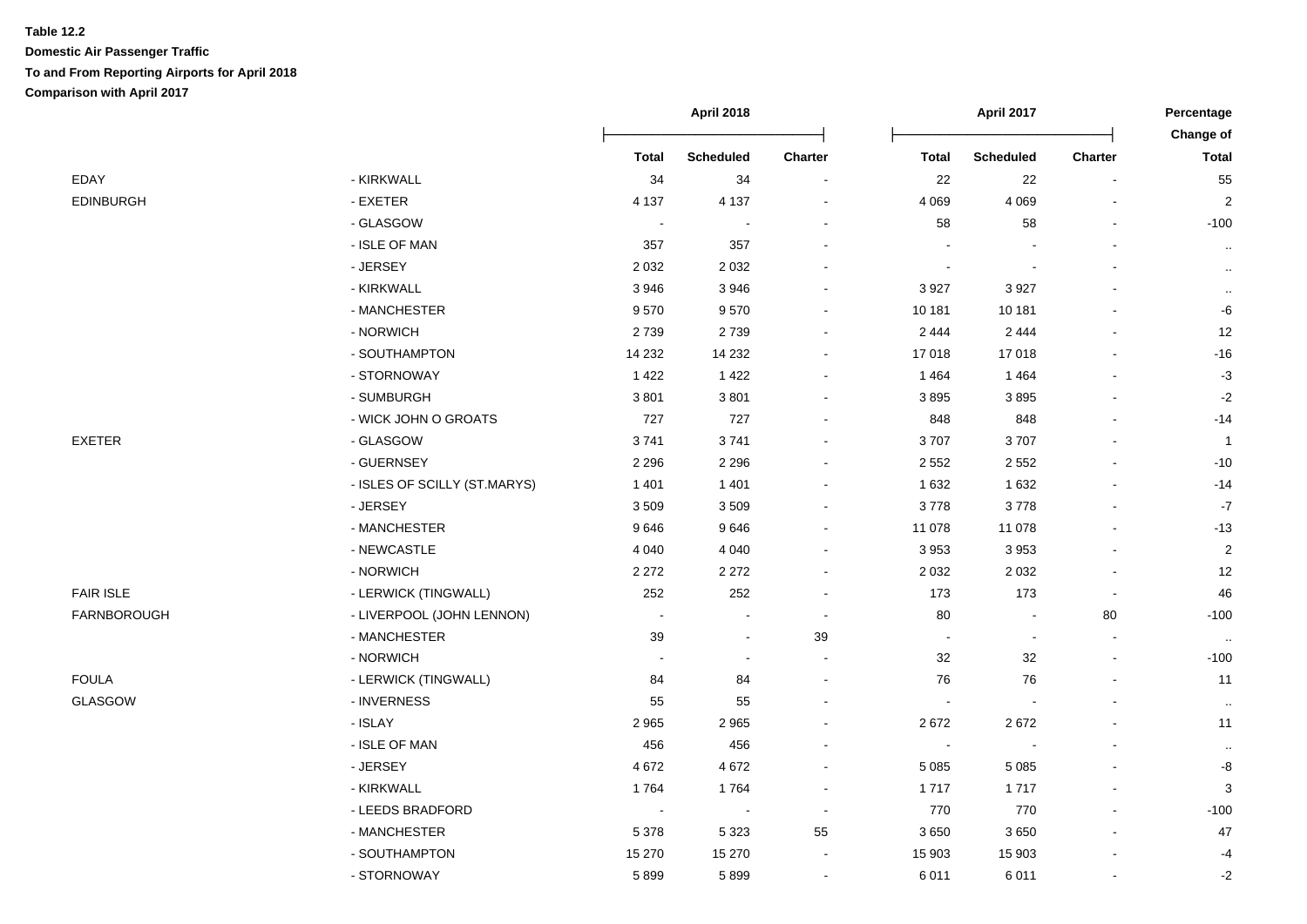|                            |                           | April 2018   |                  |                          | April 2017       |                  |                          | Percentage     |
|----------------------------|---------------------------|--------------|------------------|--------------------------|------------------|------------------|--------------------------|----------------|
|                            |                           |              |                  |                          |                  |                  |                          | Change of      |
|                            |                           | <b>Total</b> | <b>Scheduled</b> | <b>Charter</b>           | <b>Total</b>     | <b>Scheduled</b> | <b>Charter</b>           | <b>Total</b>   |
| <b>GLASGOW</b>             | - SUMBURGH                | 2 3 4 4      | 2 3 4 4          | $\overline{\phantom{a}}$ | 2 5 3 1          | 2 5 3 1          |                          | $-7$           |
|                            | - TIREE                   | 1013         | 1 0 1 3          |                          | 1 0 0 3          | 1 0 0 3          |                          | $\overline{1}$ |
| <b>GUERNSEY</b>            | - JERSEY                  | 7944         | 7772             | 172                      | 7649             | 7649             |                          | 4              |
|                            | - LEEDS BRADFORD          |              |                  |                          | 994              | 994              |                          | $-100$         |
|                            | - MANCHESTER              | 5656         | 5 6 5 6          |                          | 5 3 7 6          | 5 3 7 6          |                          | $\mathbf 5$    |
|                            | - SOUTHAMPTON             | 9 2 7 2      | 9 2 7 2          | $\overline{\phantom{a}}$ | 9980             | 9980             |                          | $-7$           |
| <b>HUMBERSIDE</b>          | - JERSEY                  | 48           | $\blacksquare$   | 48                       | 52               | 52               |                          | -8             |
|                            | - LEEDS BRADFORD          | 10           | 10               |                          |                  |                  |                          | $\cdot$        |
|                            | - MARHAM(KINGS LYNN)      | 13           | 13               |                          | $\boldsymbol{7}$ | $\boldsymbol{7}$ | $\overline{\phantom{a}}$ | 86             |
|                            | - NORWICH                 |              |                  |                          | 15               | $\sim$           | 15                       | $-100$         |
|                            | - SOUTHAMPTON             |              | $\sim$           |                          | 72               | 36               | 36                       | $-100$         |
|                            | - WARTON                  | 19           | 19               |                          | 27               | 27               |                          | $-30$          |
| <b>INVERNESS</b>           | - KIRKWALL                | 2 0 3 9      | 2 0 3 9          |                          | 1969             | 1969             |                          | 4              |
|                            | - MANCHESTER              | 4808         | 4 8 0 8          |                          | 5 9 6 8          | 5968             |                          | $-19$          |
|                            | - STORNOWAY               | 1 903        | 1 903            |                          | 2 2 3 3          | 2 2 3 3          |                          | $-15$          |
|                            | - SUMBURGH                | 25           | 25               |                          | 29               | 29               |                          | $-14$          |
| <b>ISLAY</b>               | - OBAN (NORTH CONNEL)     | 23           | 23               |                          |                  |                  |                          | $\cdot\cdot$   |
| <b>ISLE OF MAN</b>         | - LIVERPOOL (JOHN LENNON) | 18831        | 18 8 31          |                          | 17 232           | 17 232           |                          | 9              |
|                            | - MANCHESTER              | 13 3 19      | 13 319           |                          | 13831            | 13831            |                          | $-4$           |
|                            | - NEWCASTLE               |              |                  |                          | 368              | 368              |                          | $-100$         |
| ISLES OF SCILLY (ST.MARYS) | - NEWQUAY                 | 1784         | 1784             |                          | 2 1 7 9          | 2 1 7 9          |                          | $-18$          |
| <b>JERSEY</b>              | - LEEDS BRADFORD          |              |                  |                          | 90               | 90               |                          | $-100$         |
|                            | - LIVERPOOL (JOHN LENNON) | 10 674       | 10 674           |                          | 13611            | 13611            |                          | $-22$          |
|                            | - MANCHESTER              | 3607         | 3 607            |                          | 3 1 6 5          | 3 1 6 5          |                          | 14             |
|                            | - NEWCASTLE               | 2 2 9 5      | 2 2 9 5          |                          | 3 0 5 4          | 3 0 5 4          |                          | $-25$          |
|                            | - NORWICH                 | 23           | 23               |                          |                  |                  |                          | $\cdot$ .      |
|                            | - SOUTHAMPTON             | 12 8 65      | 12 8 65          |                          | 13 5 85          | 13 5 85          |                          | $-5$           |
| <b>KIRKWALL</b>            | - NORTH RONALDSAY         | 533          | 533              |                          | 517              | 517              |                          | 3              |
|                            | - PAPA WESTRAY            | 429          | 429              |                          | 432              | 432              |                          | $-1$           |
|                            | - SANDAY                  | 239          | 239              |                          | 233              | 233              |                          | 3              |
|                            | - STRONSAY                | 287          | 287              |                          | 258              | 258              |                          | 11             |
|                            | - SUMBURGH                | 753          | 753              |                          | 899              | 899              |                          | $-16$          |
|                            | - WESTRAY                 | 281          | 281              |                          | 261              | 261              |                          | 8              |
|                            |                           |              |                  |                          |                  |                  |                          |                |